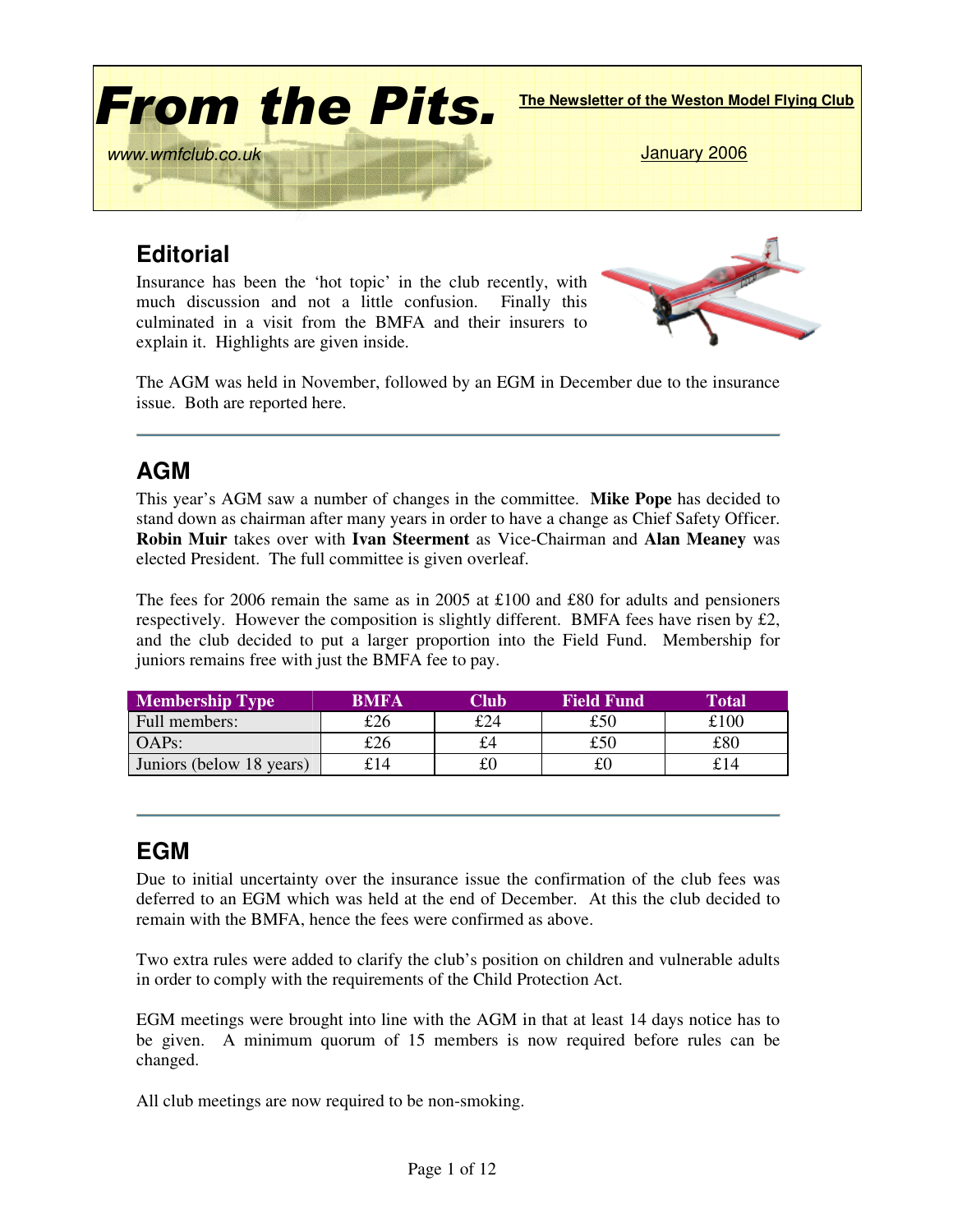| <b>Title</b>                | <b>Name</b>           | <b>Phone</b>  | <b>Email Address</b>           |
|-----------------------------|-----------------------|---------------|--------------------------------|
| President                   | Alan Meaney           | 01934 813957  | alanmeaney@f2s.com             |
| Chairman                    | Robin Muir            | 01275844046   | robinmuir.homestead@virgin.net |
| Vice Chairman               | <b>Ivan Steerment</b> | 07775 981 677 | isteerment@yahoo.co.uk         |
| Hon. Secretary              | Ian Armstrong         | 01934 823 609 | iarmstrong@cix.co.uk           |
| Hon. Treasurer              | Steve O'Brien         | 01934 877047  | sjo@globalnet.co.uk            |
| Membership Sec              | Dave McCartney        | 01934644046   | dave@fuzzybrush.me.uk          |
| Social Secretary            | John Dale             | 01179246180   | john_jdtowers@msn.com          |
| <b>Chief Safety Officer</b> | Mike Pope             | 01934 516869  | m.pope180@btinternet.com       |
| <b>Committee Member</b>     | Ron Bebe              | 01934838131   | ron.bebe@homecall.co.uk        |
| <b>Committee Member</b>     | Kevin Aldridge        | 01275474953   | kevin.aldridge@talk21.com      |
| <b>Safety Officer</b>       | Roger Hillman         | 01934645010   |                                |
| <b>Safety Officer</b>       | Peter Spragg          | 01934621172   | spraggy@easykaraoke.com        |
| <b>Safety Officer</b>       | Ron Bebe              | 01934838131   | ron@rbebe.freeserve.co.uk      |
|                             |                       |               |                                |
| Club Examiner               | <b>Terry Davis</b>    | 07973 332735  | terry.davis@dsl.pipex.com      |
| Club Examiner               | Paul Lathall          | 07977 412615  | plathall@hotmail.com           |
| Club Examiner               | Mike Adams            | 01934 516237  | m.adams264@btinternet.com      |
|                             |                       |               |                                |
| Auditor                     | Mike Ling             | 01934625303   | sally@ling23.fsnet.co.uk       |
| Auditor                     | Paul Lathall          | 07977 412615  | plathall@hotmail.com           |

# **2006 Committee**

## **Clubman of the Year**

For the second year running the overwhelming vote at the AGM was for **Ivan Steerment**, reflecting the tireless work Ivan has put into the club.

# **Club Meetings**

The March meeting will be a Bring & Buy event. In April **Paul Lathall** will give a talk on Radio Installation.

# **Flying League 2006**

This year's events will be held from May to September on the first Sunday following the club meeting.

Organisation will be by:

- May Mike Pope
- June Ivan Steerment
- July Steve O'Brien
- August Pat Teakle
- September TBD

### **Safety**

The flying rules cover all model aircraft and there are no exceptions. Flying of electric aircraft can only take place within our specified times and areas.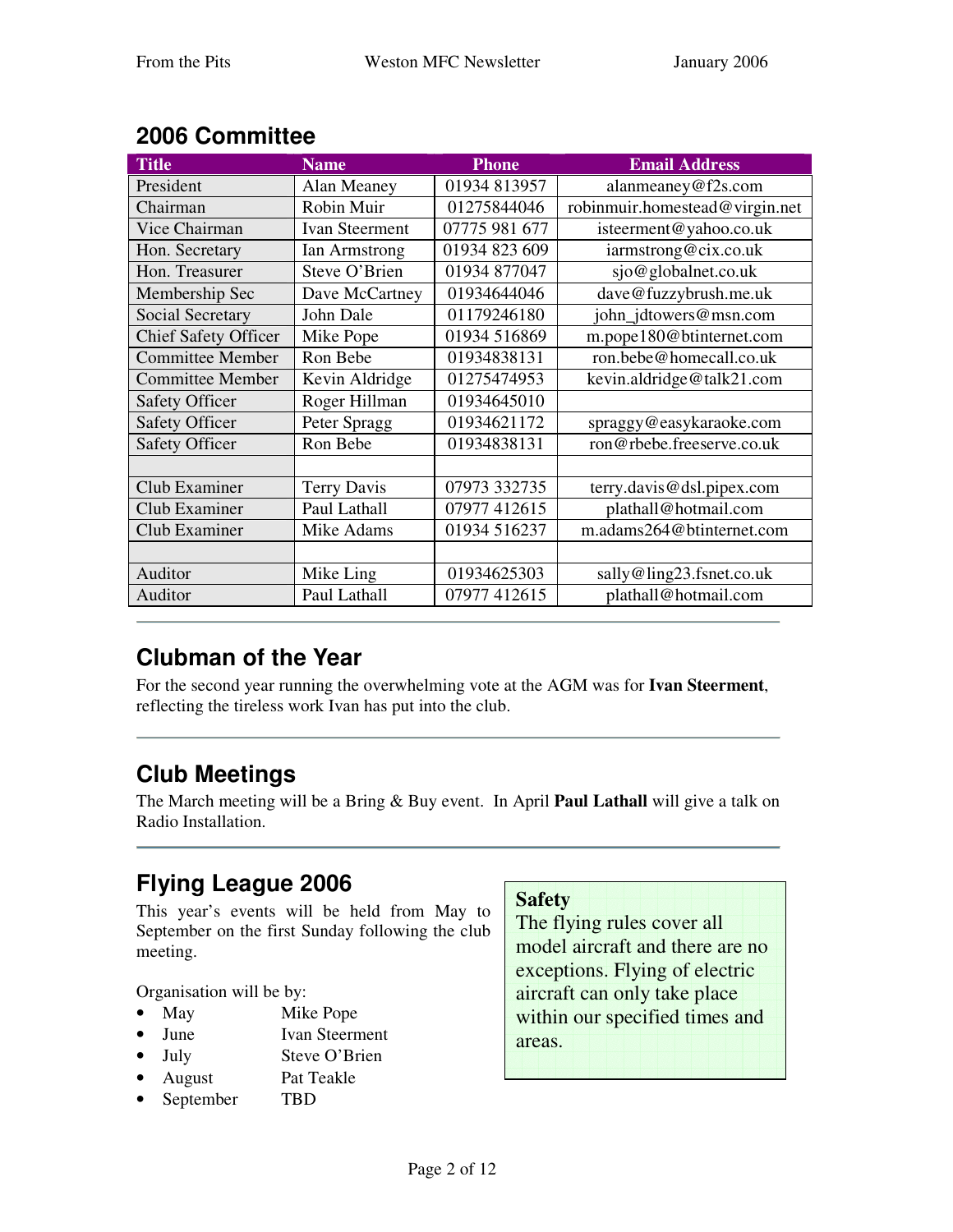### **Who needs rules?**

Have any members listened to the Radio Two phone in for the most flaunted law (you know, pinching the pens from work and thinking it's a perk and not theft)?

What do you the members of the club think is the most flaunted rule in our club (e.g. flying in restricted areas, noisy engines, not returning to the flight line until shouted at etc.) and does it bug you enough to put pen to paper? If so then please write or drop me an e-mail. If I can get enough response I think it could make for a lively debate for a club night later in the year.

**Mike Pope**

## **New Year Social Event**

Early in the New Year **Alan Meaney** organised a skittles evening with buffet meal at the Red Cow in Brent Knoll. To ensure a good turnout only 50 tickets were made available, at £10 per head, and all were sold. Those members and guests who came enjoyed an excellent night with a skittles match (won by **Steve O'Brien**), meal and a raffle draw, of which the winners were:

First Prize (A night in a Hotel in Torquay) – **Ron Bebe** Second Prize (A meal out at a restaurant) – **Robin Muir** Third Prize (An M&S voucher) – **Brian Grace**

## **Casualties**

Jason's Camera! For the last couple of years, if you had missed a Sunday flying and wondered what had been going on, it was only necessary to turn to **Jason Streeter**'s web site which has been featured before in these pages and look at the large number of highquality photos recording the day's activity. Unfortunately Jason's expensive camera was damaged recently (not at the club) and the web site has been rather quiet since. Hopefully

it won't be long before he gets it repaired or gets a new one.

Meanwhile there is of course the club's own web site to which anyone can upload photos.

**John Hopkin**'s ARTF landed in one of the nastier parts of the sewage works when the elevator failed, as you can probably tell from the body language here…

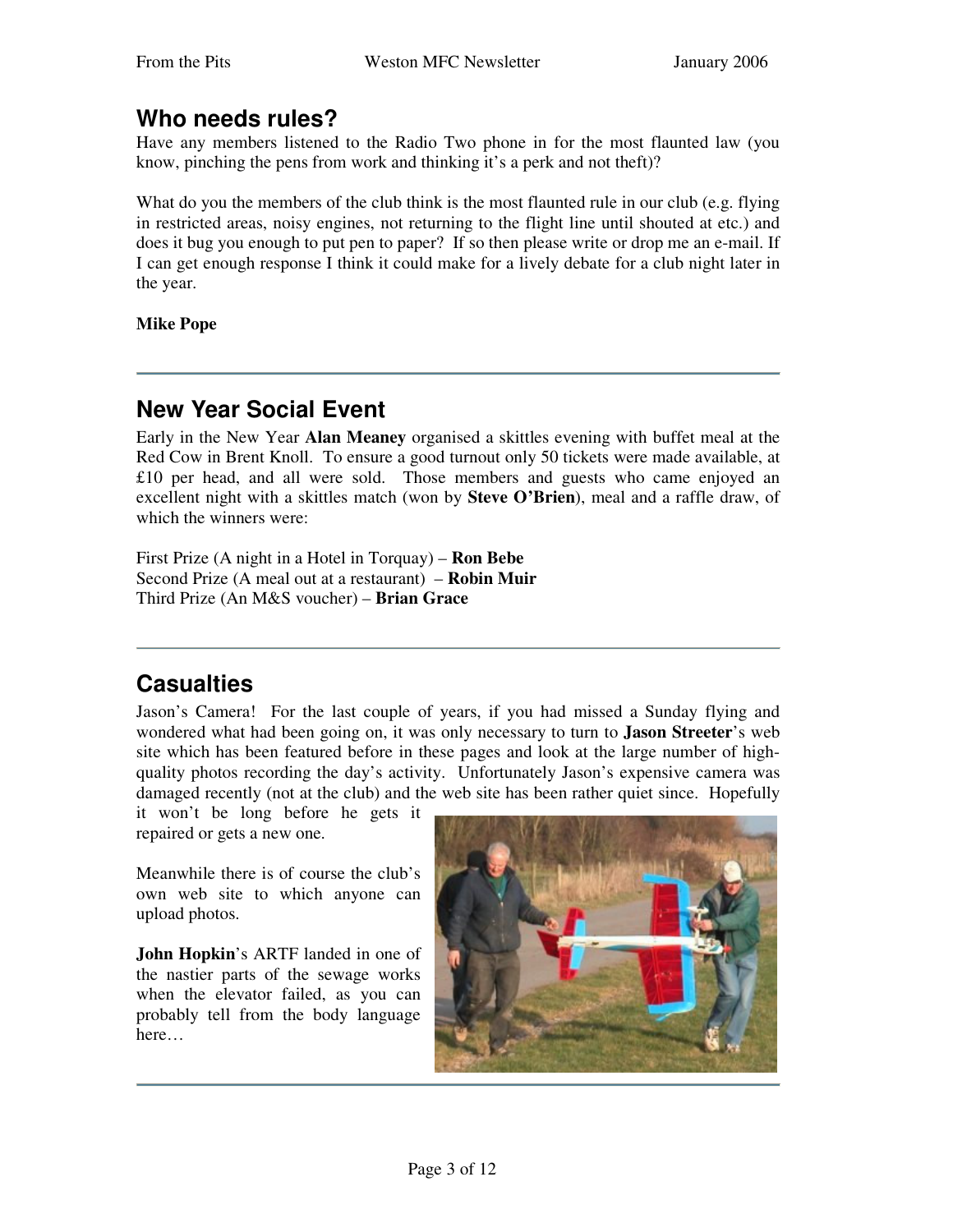### **First Impressions**

One Saturday afternoon towards the end of 1995 whilst wandering the back streets of Weston-super-Mare I came across a small model shop with a helicopter in the window. Having just moved to the area and being in the midst of all sorts of time consuming domestic duties I thought I'll have that helicopter when we're settled in the house.

A month or so later I returned to the streets of Weston to find the little model shop. I walked up and down lots of little streets but couldn't find it. Eventually I found Trapnells. I knew this wasn't the little shop I was looking for as it was on a corner but I guessed they would know where it was. I explained to the guy behind the counter what I was looking for. He had a long think, a scratch of the head, rub of the chin, asked the other assistant, but they just didn't know what shop I was looking for as "there weren't any other model shops around here!" (But he could order me a helicopter if I wanted one). So I left and continued the search – stumbling on Weston-super-Models 50 yards down the road! Now in the right shop at last, the man behind the counter had everything I needed. I hadn't realised that as well as the helicopter and the thing with the switches on you had to have a carload of other bits and pieces. He also threw in a set up session and flying lessons (for which he volunteered his son) together with a membership form for Weston Model Flying Club. At last I was all set for a go at model flying.

The following Sunday I arrived at the remote field just before 10 am. **Paul Lathall** had just pushed the mower around the flying patch (which was a circle about 50 yards in diameter). Next on the scene was **Trevor** ("better make an early start as I **have** to be home by lunchtime") **Hoskins**. As we crossed the perilous bridge he was good enough to give me a little bit of advice "helicopters are impossible to fly" I have heard lately that he has now changed his mind and they are a piece of cake to fly - but you also need a car load of bits and bobs to go with it.

**Terry Davis** was next to arrive towing a trailer with a large red biplane in it. Large was a bit of an understatement. To my untrained eye it couldn't have been much smaller than the real thing. I did point out that I thought this club was for models only and the mowed bit in the middle wasn't big enough for that plane - he later proved me wrong.

Next on the scene (still waiting for my instructor) was some guy dressed for the part - full orange flying suit with loads of badges and wings. Must be the Squadron Leader, I thought)

Then my instructor arrived (**Jamie Cuff**). A quick pre-flight check of my Space Baron showed that its battery was somewhat less than fully charged. "It must be charged" I said "look, if you wiggle the sticks, the helicopter bits wiggle". So, with this being before the days of field chargers, this was the end of my first field visit. (Fancy selling a less than fully charged helicopter to a novice).

"What now?" I thought "I'll watch the experts flying".

I asked the Squadron Leader how his flight was. Apparently the ground had come up unexpectedly and hit his plane hard.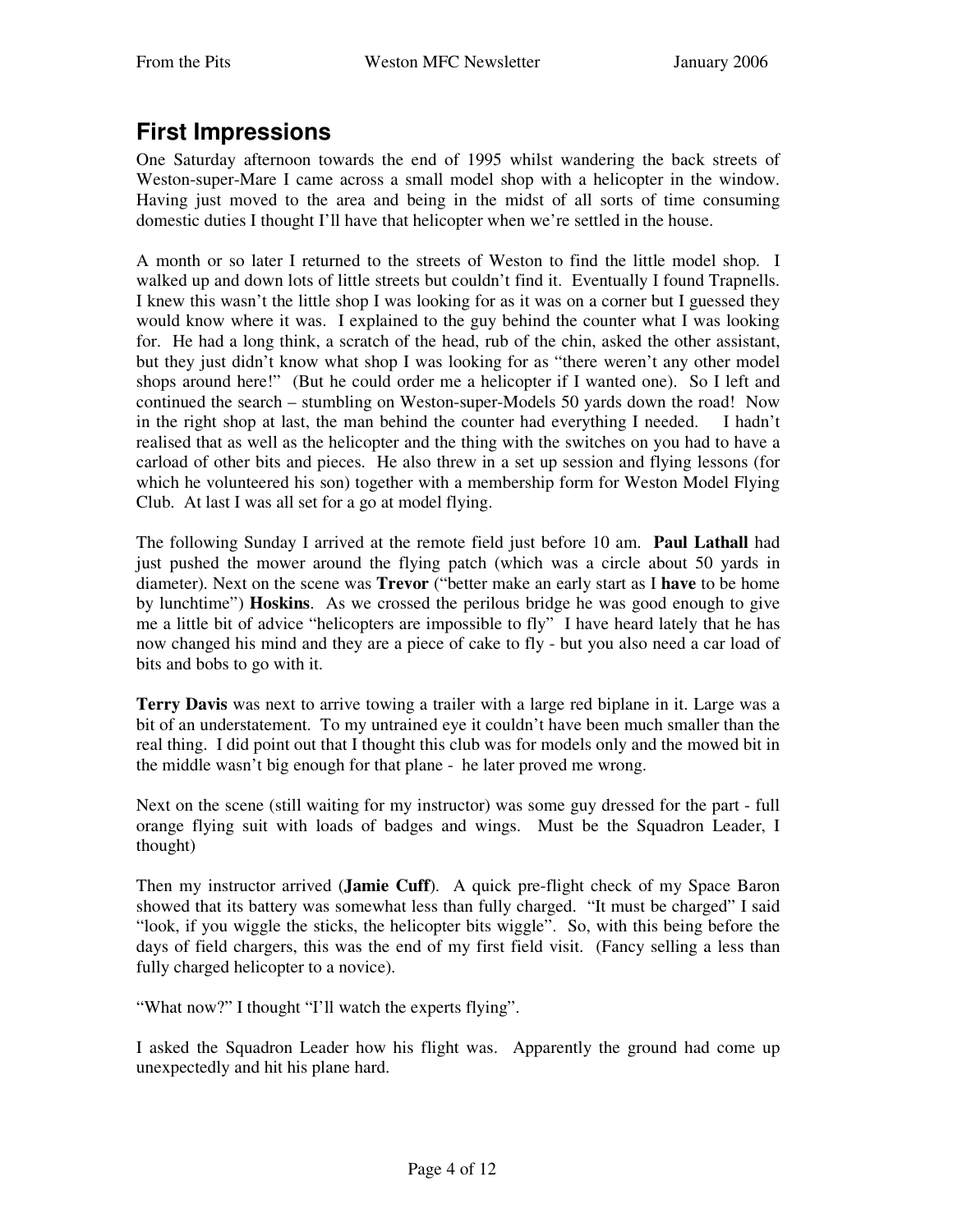**Kevin Aldridge** was next on the scene. He seemed to be hovering nicely, high in the middle of the circle, when the model suddenly turned nose in, aimed at him like a heat seeking missile and he took rapid steps to avoid being hit by it (in short, he ran for it)

Next in the air was **Paul Lathall**. A good minute or so later his tail plane came off and that was the end of that model (lack of glue during the build was blamed). Unfortunately this was also before the days of ARTF.

Next up was **Nick Salmon** who was doing a lot of wandering around during his flight. His concentration was briefly interrupted when he stood in a very fresh cowpat wearing his sandals and socks much to the amusement of other members.

Well first impressions were mainly that this lot are nuts but it looks like fun .... so not much has changed since then!

#### **Steve O'Brien**

(p.s. Does anybody know who the Squadron Leader was? I've never seen him since)

*[Does anyone else have memories of their first encounter with the club? It doesn't have to be back in the mists of time, even new members' impressions are of interest. Send them to me for the next newsletter. - Ed]*

### **Variations on a Theme**



Two Sukhois from **Mike Pope** & **Mike Barnett**.

### **Useful Tips**

It's common to use cyano to secure the screw in the top of a servo arm, but obviously it can be rather difficult to remove. Heating with a soldering iron risks melting the plastic and the fumes from hot cyano are noxious and dangerous. A better way to secure the screw is with Tippex, because you can see where it is and it will come away with a bit of force. Thanks to **Roy Shaw** for this tip.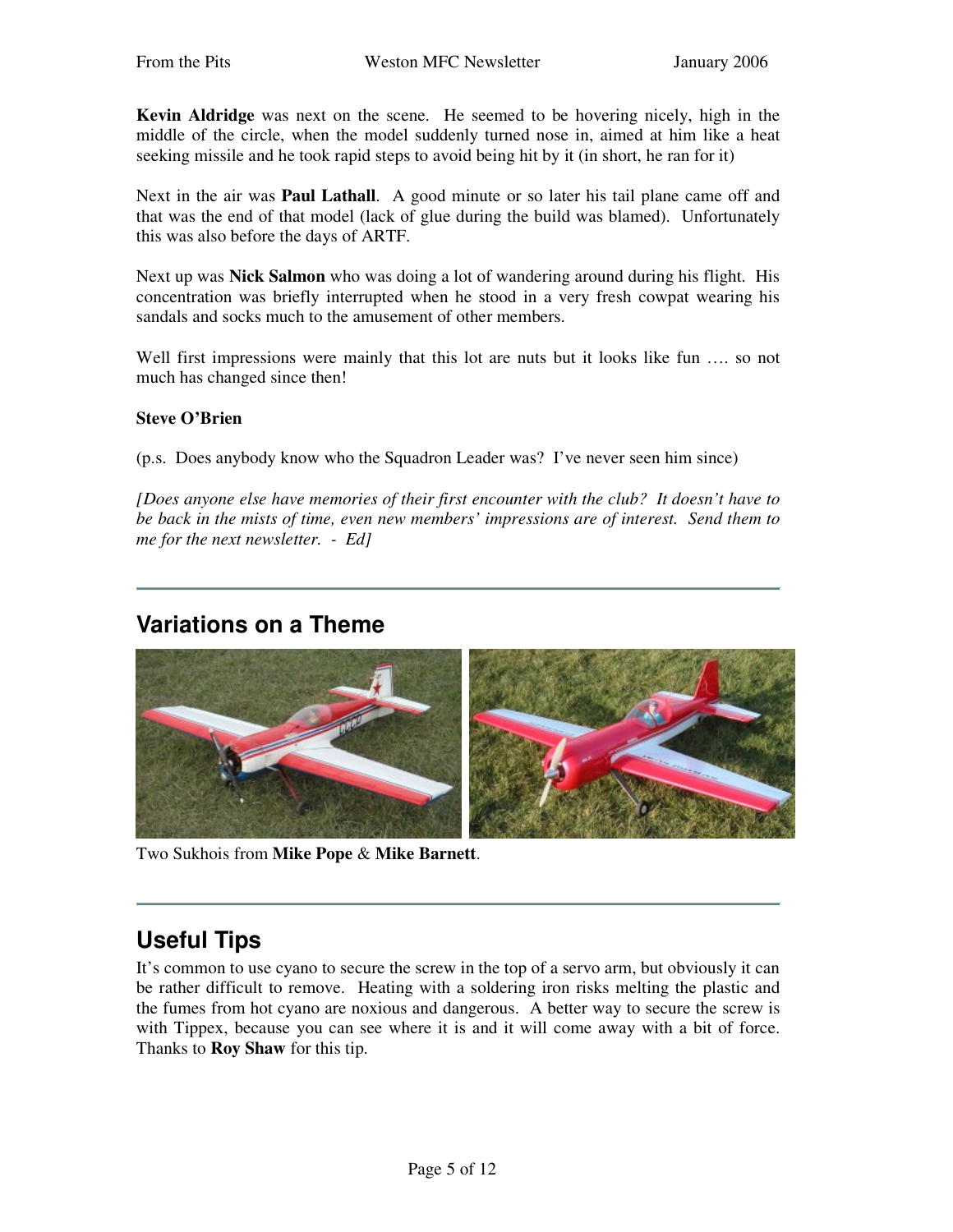### **Insurance**

Ever since the incident late last year when part of a silencer came off a plane and hit a car, the subject of Insurance has been the main talking point at the club.

**Manny Williamson** of the BMFA and **Richard Doubleday** of their insurance brokers attended the February club meeting to give a presentation on the insurance we get as part of our BMFA subscriptions. Some spare copies of the presentation are available if required.

In summary:

- 1. The BMFA insurance gives Civil Liability cover, i.e. if you as a pilot cause damage or injury to someone else, the insurance will protect you from being sued.
- 2. You are always covered as long as you are acting lawfully, i.e. if it is your fault the insurance will pay on your behalf. If you are not responsible (i.e. it is regarded as an unavoidable accident) then of course there is nothing to pay anyway.
- 3. It is not a comprehensive insurance policy. If your car is damaged by a model then you claim on your car insurance, not on the BMFA insurance.

Below are the questions from club members which were sent in advance to the BMFA and answered by Richard at the meeting.

- 1. Must you admit liability before a claim can be paid out?
	- a. No, you must never admit liability to anyone. However you must fill in the incident report honestly.
- 2. If you admit liability are you breaking the terms of your insurance? By admitting liability you admit you are at fault and therefore negligent, no pilot will admit to being negligent!
	- a. Yes you are breaking the terms of your insurance.
- 3. I would like to know more about the 'Product Liability' cover and what exactly it does cover. It would appear that if I provide a member with a faulty radio and his model crashes causing damage then I am covered.
	- a. Yes you are covered.
- 4. What happens if a component fails and it has not been supplied by another member?
	- a. You are still covered.
- 5. Are Royal & Sun Alliance prepared to extend cover to include accidental damage to a third party and if so what would be the cost?
	- a. No, but note the point about 'accidents' above.
- 6. How many claims have been submitted in the last 5 years and of those how many have been accepted and paid out.
	- a. About 50 claims totaling about £211k with £96k outstanding. About 50% settled, most of the others dropped or 'timed out'
- 7. How many were rejected, and of those how many were rejected on the basis that they were just an accident.
	- a. No records available, but some causes of rejection are:
		- i. admitting liability (see 1)
		- ii. acting outside 'normal lawful activity'
		- iii. genuine accident as decided in civil court
- 8. Are we insured with a fly away? E.g. the aircraft loses contact with the radio and literally flies away, then lands a mile or so away causing damage to a third party.
	- a. Yes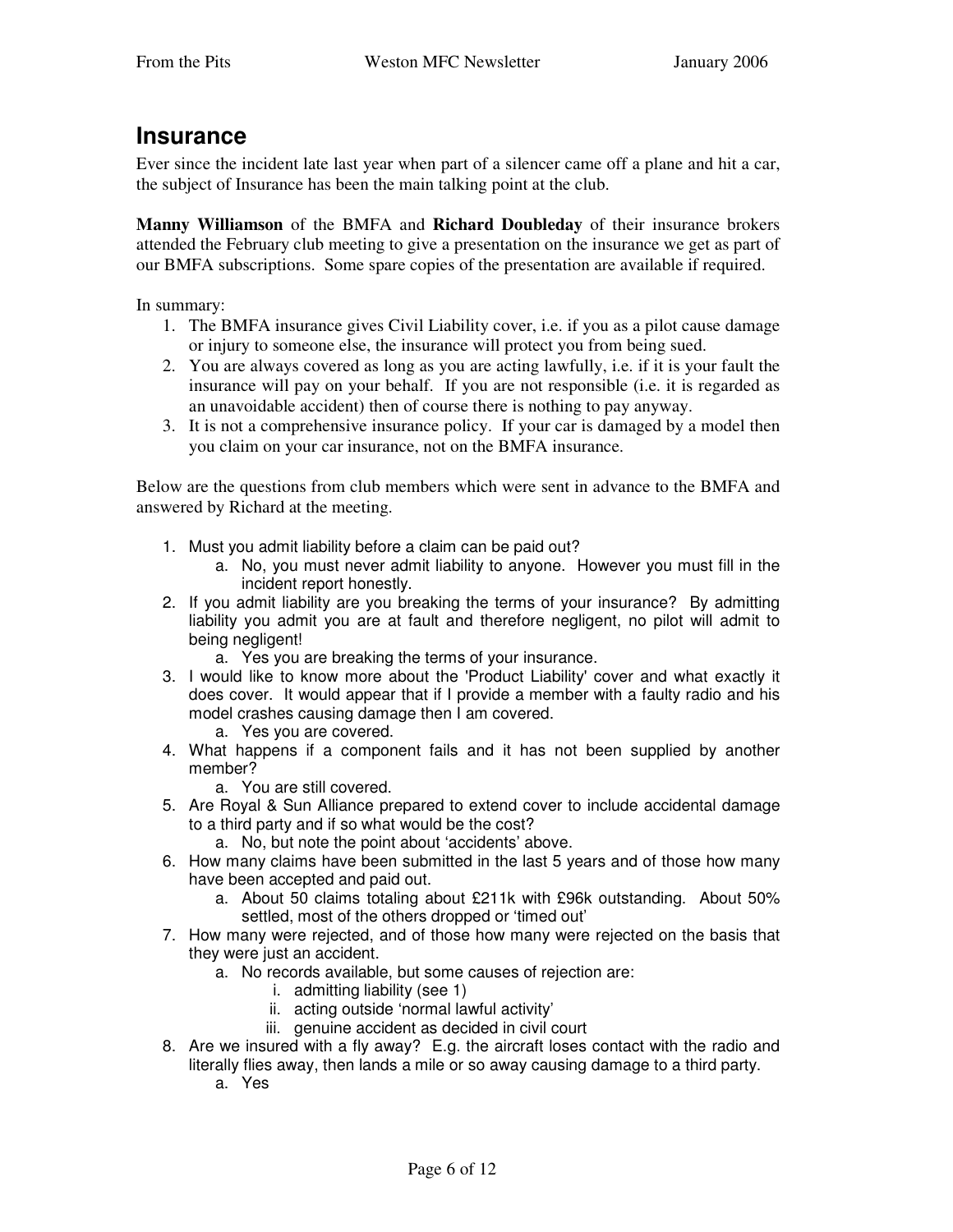9. Does the pilot need an `A` cert. To be insured? Our rules say we cannot fly without one.

a. No.

- 10. Is a representative from the BMFA qualified to answer insurance related questions?
	- a. Yes. But filling in an incident form to be passed to the insurers is the usual way.
- 11. Are there any circumstances where a pilot is not insured?
	- a. Yes if acting outside the 'normal lawful activity' of the BMFA
- 12. If there is an accident during a training session with or without a buddy box and there is conflict between instructor and student with both refusing to accept liability will the club be protected, i.e. the officers if someone is looking (the injured party) for some recompense?
	- a. Both (and the club) could be sued. If necessary a court would decide if rules had been broken.

It was pointed out that the answers to most of these and other questions asked could be found in the BMFA Members' handbook, BMFA News and the Web Site. I'm also going to reprint the extract from the BMFA bulletin that I originally put in the October 2003 newsletter, as it's highly relevant here.

### **INSURANCE CLAIMS PROCEDURE**

Would all members and clubs please note that should an injured party (the third party) claim against a member who has caused them damage (the first party), then a claim has to be actually made! The accident notification form that we request completed by the first party, is **NOT** a claim form. It is simply a notification to the insurers of a **POSSIBLE** claim.

This procedure applies to all claims including a member to member claim. The fact that the third party may be a **BMFA** member is irrelevant as it is the first party's insurance cover which is being invoked.

Should the third party's damaged property be independently insured, e.g. a car, then we advise that the third party contacts their own Insurers to settle the claim on their behalf in exactly the same way if they had a road accident and they held the other party responsible.

Remember, the fact that the first party has submitted an accident report does not mean that a cheque is going to miraculously appear in the post for the third party. Insurance, no matter which type, simply does not work that way. The insurers will always want to satisfy themselves that the first party is indeed responsible for the accident so it is up to the third party to demonstrate why they hold the first party culpable and to state what they are claiming for, preferably in writing.

It is imperative that you get it right, particularly member to member claims, which will assist in the expedience of claims!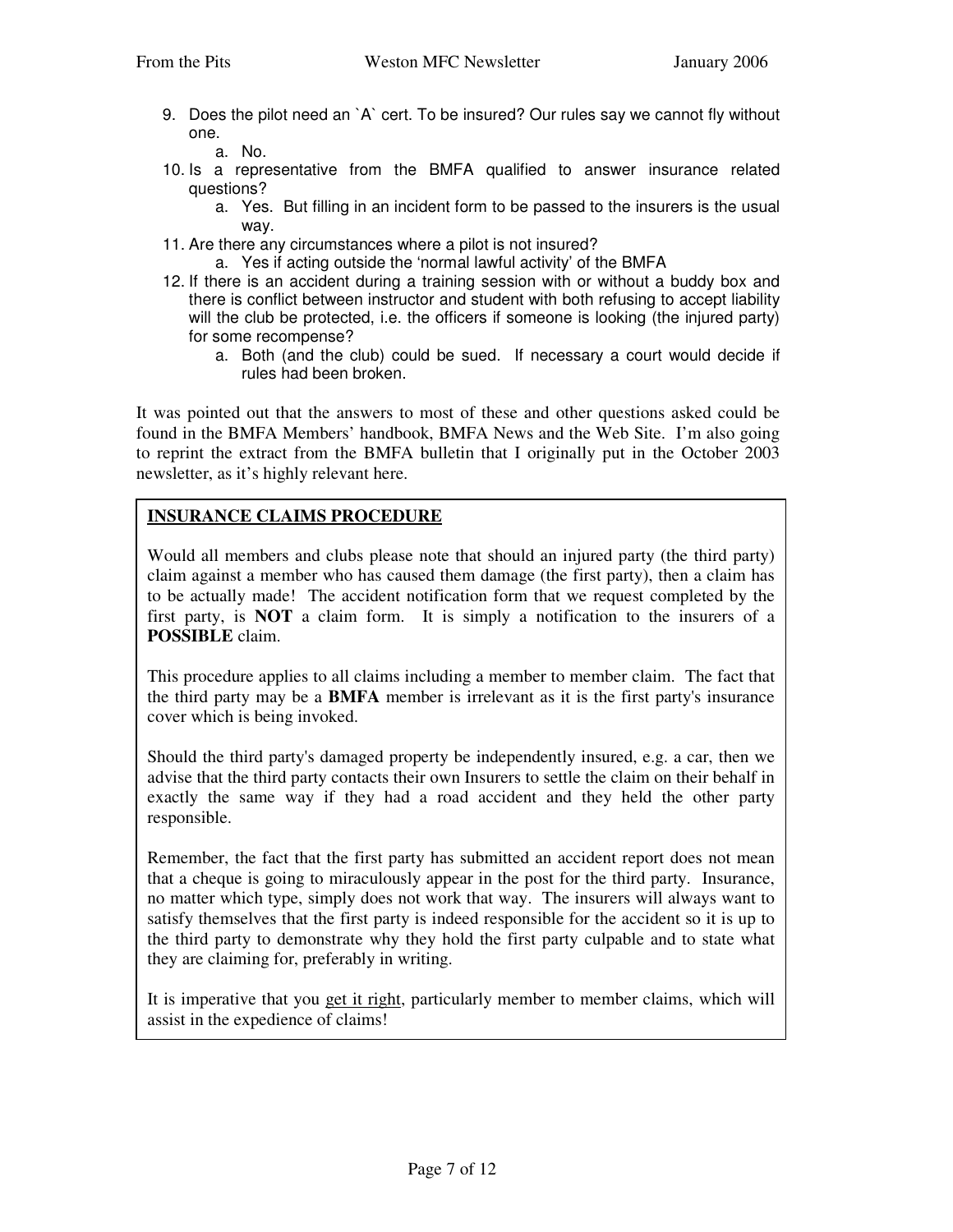## **Flying Site Improvements**

Car parking has always been a problem in winter – sometimes in previous years the car area has become almost a quagmire and club members have been seen pushing cars out amongst a shower of flying mud from the wheels! This year however the problem has largely gone, due to the laying of 20 tons of 'scalpings' (old road scrapings). Now we have a surface which has stayed solid. Thanks to all those members who turned out to help on a cold bright Saturday morning in November, including **Ivan Steerment** who used the farmer's tractor instead of a spade!



**Ivan** is also responsible for the club's latest site-improving acquisition, a petrol-driven strimmer. This was bought with the profits of the club raffle, which has been extremely successful in the last couple of years, thanks to the enthusiasm of **Ron Bebe** who organises it.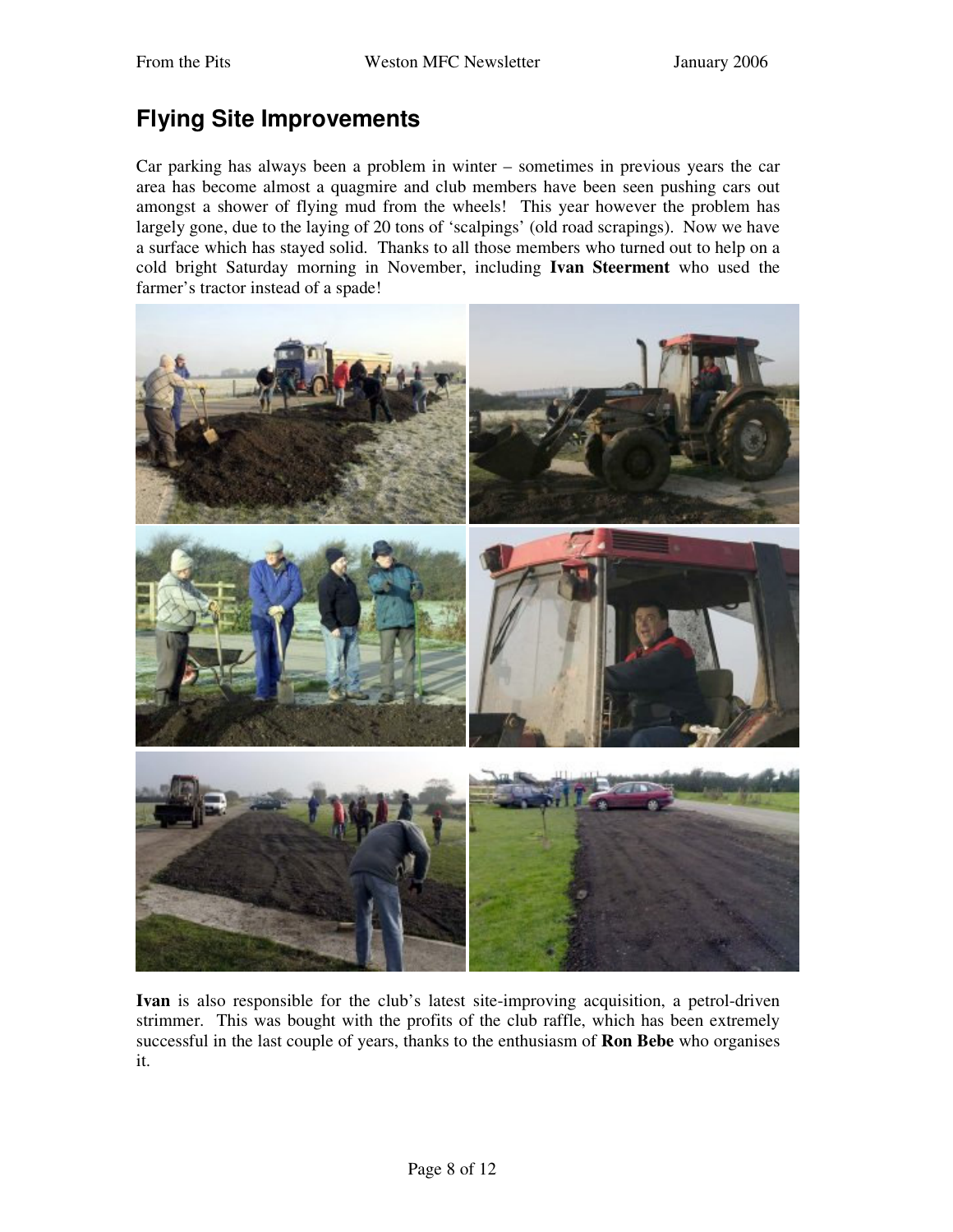## **Pride and Ego – A lethal combination**

There is no place for ego trips on aircraft flight decks. The strong urge to land at all costs *at the nominated destination must be closely controlled. It takes a lot of guts, moral courage and a large amount of personal humility to recognise that bruised pride must be set aside after a bout of poor handling during the approach has created a potential emergency. If the approach flown turns to worms, it must be discontinued. "Get away from trouble" is the message, regardless of the fact that crew cars are parked just round the corner. Push the throttles wide open as the nose is rotated upwards to the target nose-up angle and carry out a missed approach. Loss of face…? What loss of face….? It is no more than just good and sensible airmanship. Having honestly admitted that on this occasion the aircraft is in no position to land safely, there is only one safe alternative, … blow pride and do what must be done … fly another approach.*

The above is an extract from The Aerospace Professional, Flight Operations Group to which full acknowledgement is due.

When I read the paragraph, it immediately made some connections in my mind (yeah, I think I have one?) with respect to our own operations at Lower Wick. I appreciate that professional pilots are in a different situation being responsible for the safety of people's lives and multi million pound assets. However, the principles are the same; we want to land safely.

It's understandable after wobbling and pitching on final approach, then passing through turbulence near hedge or rhyne that you think "Oh, bother (?), let's get this \*\*\*\*\*\*\* pig down anyway!" And there you are, an accident about to happen!

Of course we all misjudge our landings from time to time. We've all been there, the perfect approach that ends in landing short or long (in the hedge or rough grass). These comments are not about misjudgements but about responding to the increasingly large can of worms as your approach disintegrates into chaos. The well known pilots Wun Winglo, Toohi Dive and the brothers Wot Hej and O'That Hej are experts at this form of chaos.

Recognising that the approach is in a disastrous state is the first step in responding to the situation. Deciding to go round again is only a short step from there but is often not made because of the apparent ignominy of not getting it right first time! There is no shame in aborting your landing. Deciding to abort is a sign of increasing skill and maturity, something that we all should be encouraging.

The "get it down at all costs" syndrome is something I've been guilty of as much as anybody else. If you (or your helper) are not happy with the approach by the time you're over the threshold, don't do it! Throttle up, rotate and climb out! Do a circuit (or more than one) to settle down and fly another approach. Happy Landings!

#### **Robin Muir**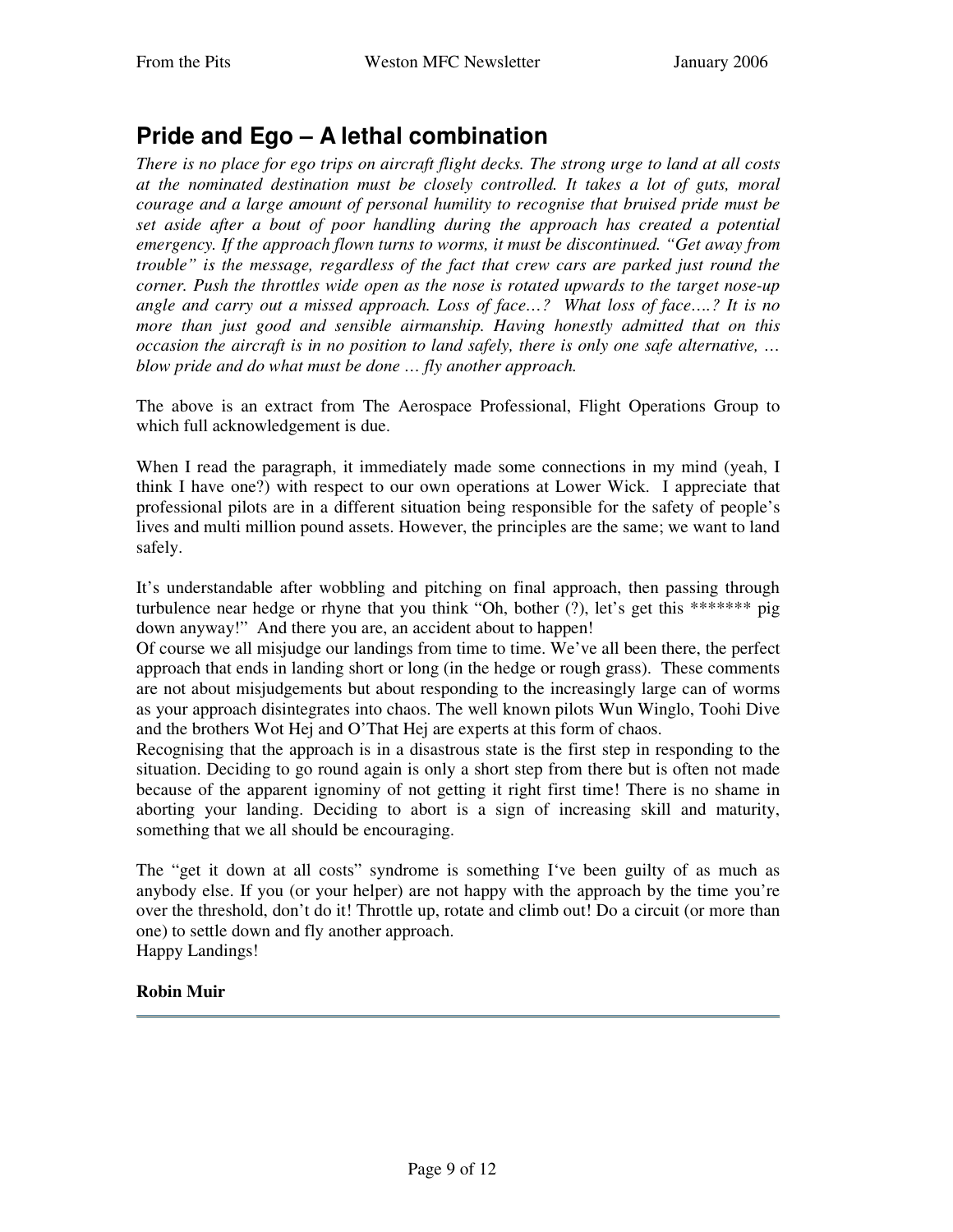### **Seen at the Field**



Mustangs are always worth watching , and this large one belonging to **Rob Dickson** is no exception. From the Hangar 9 kit, with a Saito 180 4-stroke engine.



## **Fuel**

Thanks to **Ron Bebe** and others the club has a supply of fuel available for purchase. The types available are:

- GX 5 £8.40
- GOGLO  $5$  £9.80
- HELIMIX  $10$  £13.40

Fuel is stored in the container. Please note that payment must be made by CASH or CHEQUE at the time the fuel is purchased. Payment should be made to the key holder who lets the member have the fuel and the cash cheque etc passed on to the Treasurer or a committee member.

Key holders:

**Mike Barnett Ron Bebe Mike Ling Robin Muir Ivan Steerment Pat Teakle**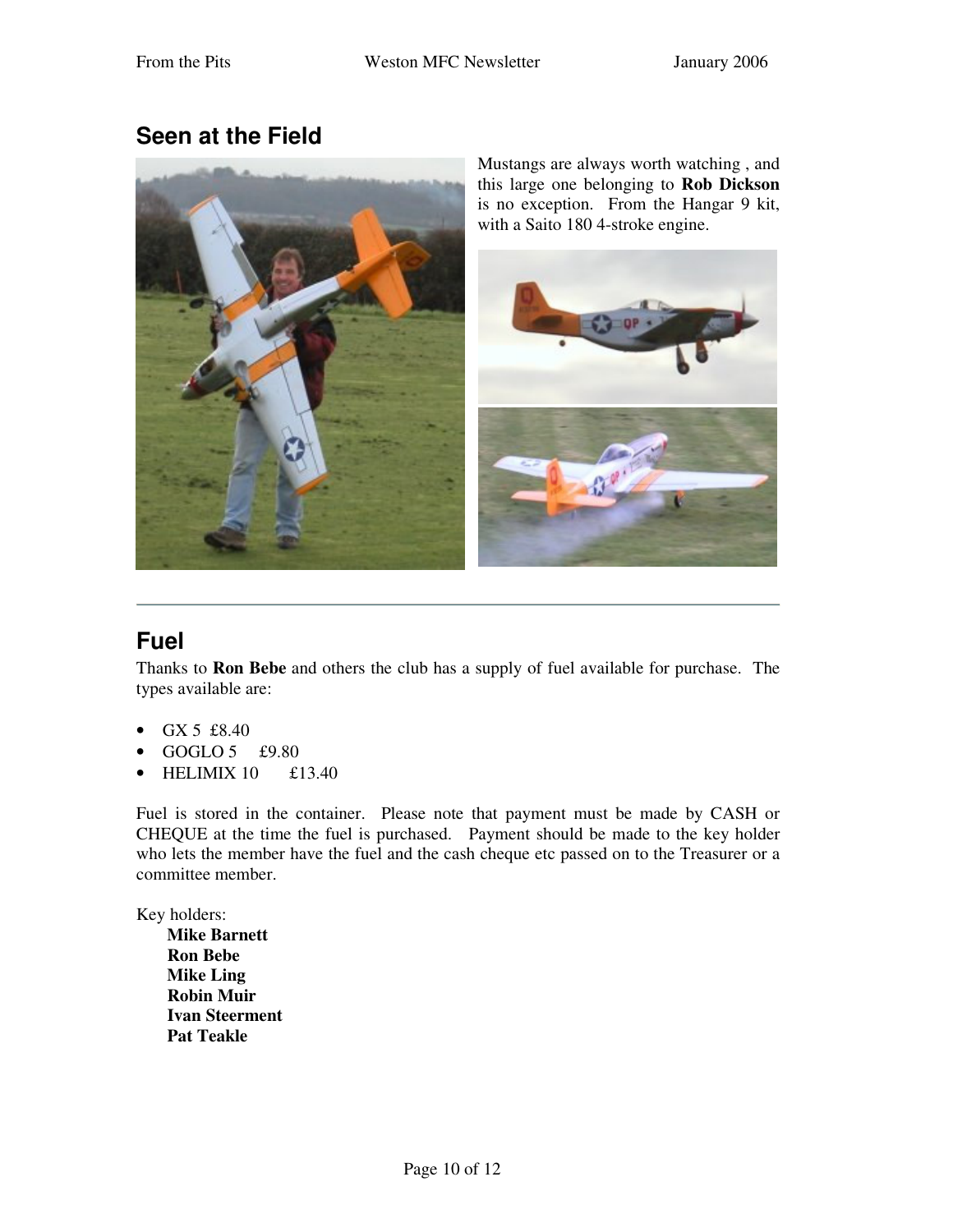# **Sunset Times for 2006**

As you all know, flying at Wick must stop 15 minutes before Sunset on any day (or 1745 on Sat & 1545 on Sun, if earlier). Here are the sunset times for this year, which are also posted on the notice board at the field. It is a condition of our planning permission for the flying field that the times are made available to all members in this way.

All times are GMT except between 0100 on the last Sunday in March and 0100 on the last Sunday in October when the times are BST (1 hour in advance of GMT).

| <b>JANUARY</b> |      | <b>FEBRUARY</b> |      | <b>MARCH</b>     |      |
|----------------|------|-----------------|------|------------------|------|
| 7              | 1621 | $\overline{4}$  | 1707 | $\overline{4}$   | 1757 |
| 14             | 1631 | 11              | 1720 | 11               | 1809 |
| 21             | 1642 | 18              | 1732 | 18               | 1821 |
| 28             | 1655 | 25              | 1745 | 25               | 1833 |
| <b>APRIL</b>   |      | <b>MAY</b>      |      | <b>JUNE</b>      |      |
| 1              | 1945 | 6               | 2042 | 3                | 2121 |
| 8              | 1956 | 13              | 2053 | 10               | 2127 |
| 15             | 2008 | 20              | 2104 | 17               | 2131 |
| 22             | 2020 | 27              | 2113 | 24               | 2132 |
| 29             | 2031 |                 |      |                  |      |
| <b>JULY</b>    |      | <b>AUGUST</b>   |      | <b>SEPTEMBER</b> |      |
| $\mathbf{1}$   | 2131 | 5               | 2053 | 2                | 1956 |
| 8              | 2128 | 12              | 2040 | 9                | 1940 |
| 15             | 2122 | 19              | 2026 | 16               | 1924 |
| 22             | 2114 | 26              | 2012 | 23               | 1908 |
| 29             | 2104 |                 |      | 30               | 1852 |
| <b>OCTOBER</b> |      | <b>NOVEMBER</b> |      | <b>DECEMBER</b>  |      |
| 7              | 1837 | $\overline{4}$  | 1640 | $\overline{2}$   | 1607 |
| 14             | 1821 | 11              | 1629 | 9                | 1604 |
| 21             | 1807 | 18              | 1619 | 16               | 1604 |
| 28             | 1753 | 25              | 1612 | 23               | 1607 |
|                |      |                 |      | 30               | 1612 |

# **Electric Revolution**

Two very different electric powered models.